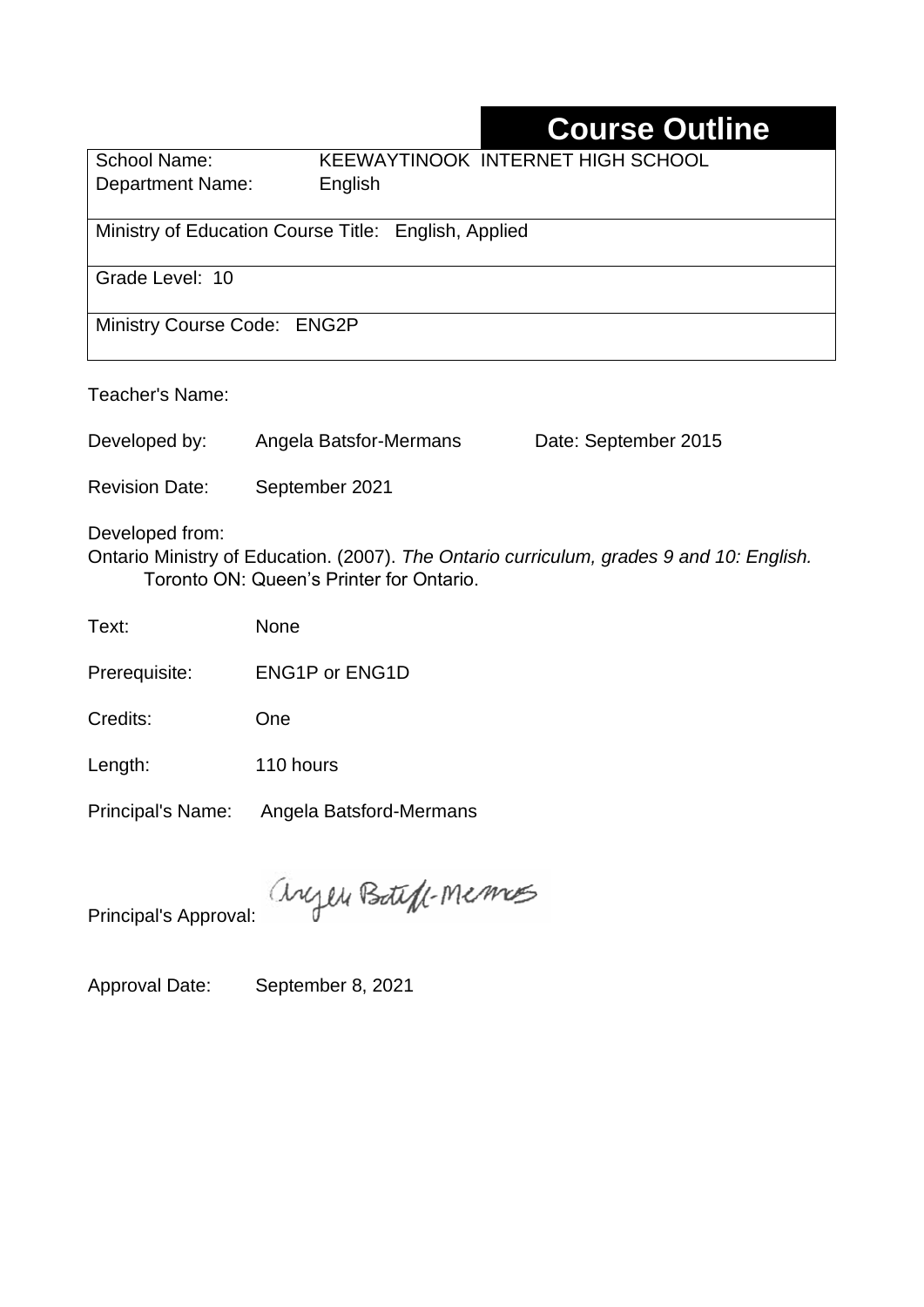## *Course Description/Rationale*

This course is designed to extend the range of oral communication, reading, writing, and media literacy skills that students need for success in secondary school and daily life. Students will study and create a variety of informational, literary, and graphic texts. An important focus will be on the consolidation of strategies and processes that help students interpret texts and communicate clearly and effectively. This course is intended to prepare students for the compulsory Grade 11 college or workplace preparation course.

# *Overall Curriculum Expectations*

#### **Oral communication**

- Listen in order to understand and respond appropriately in a variety of situations for a variety of purposes;
- Use speaking skills and strategies appropriately to communicate with different audiences for a variety of purposes;
- Reflect on and identify their strengths as listeners and speakers, areas for improvement, and the strategies they found most helpful in oral communication situations.

#### **Reading and Literature Studies**

- Read and demonstrate an understanding of a variety of informational, literary and graphic texts, using a range of strategies to construct meaning;
- Recognize a variety of text forms, text features and stylistic elements and demonstrate understanding of how they help communicate meaning;
- Use knowledge of words and cueing systems to read fluently;
- Reflect on and identify their strengths as readers, areas for improvement, and the strategies they found most helpful before, during and after reading.

#### **Writing**

- Generate, gather and organize ideas and information to write for an intended purpose and audience;
- Draft and revise their writing, using a variety of informational, literary, and graphic forms and stylistic elements appropriate for the purpose and audience;
- Use editing, proofreading, and publishing skills and strategies, and knowledge of language conventions, to correct errors, refine expression, and present their work effectively;
- Reflect on and identify their strengths as writers, areas for improvement, and the strategies they found most helpful at different stages in the writing process.

#### **Media Studies**

- Demonstrate and understanding of a variety of media texts;
- Identify some media forms and explain how the conventions and techniques associated with them are used to create meaning:
- Create a variety of media texts for different purposes and audiences, using appropriate forms, conventions, and techniques;
- Reflect on and identify their strengths as media interpreters and creators, areas for improvement, and the strategies they found most helpful in understanding and creating media text

### *Course Content*

| <b>Unit</b>                |       | Length    |
|----------------------------|-------|-----------|
| 1. Effective Communication |       | 30 hours  |
| 2. Diversity               |       | 30 hours  |
| 3. My Voice                |       | 25 hours  |
| 4. Independence            |       | 25 hours  |
|                            | Total | 110 hours |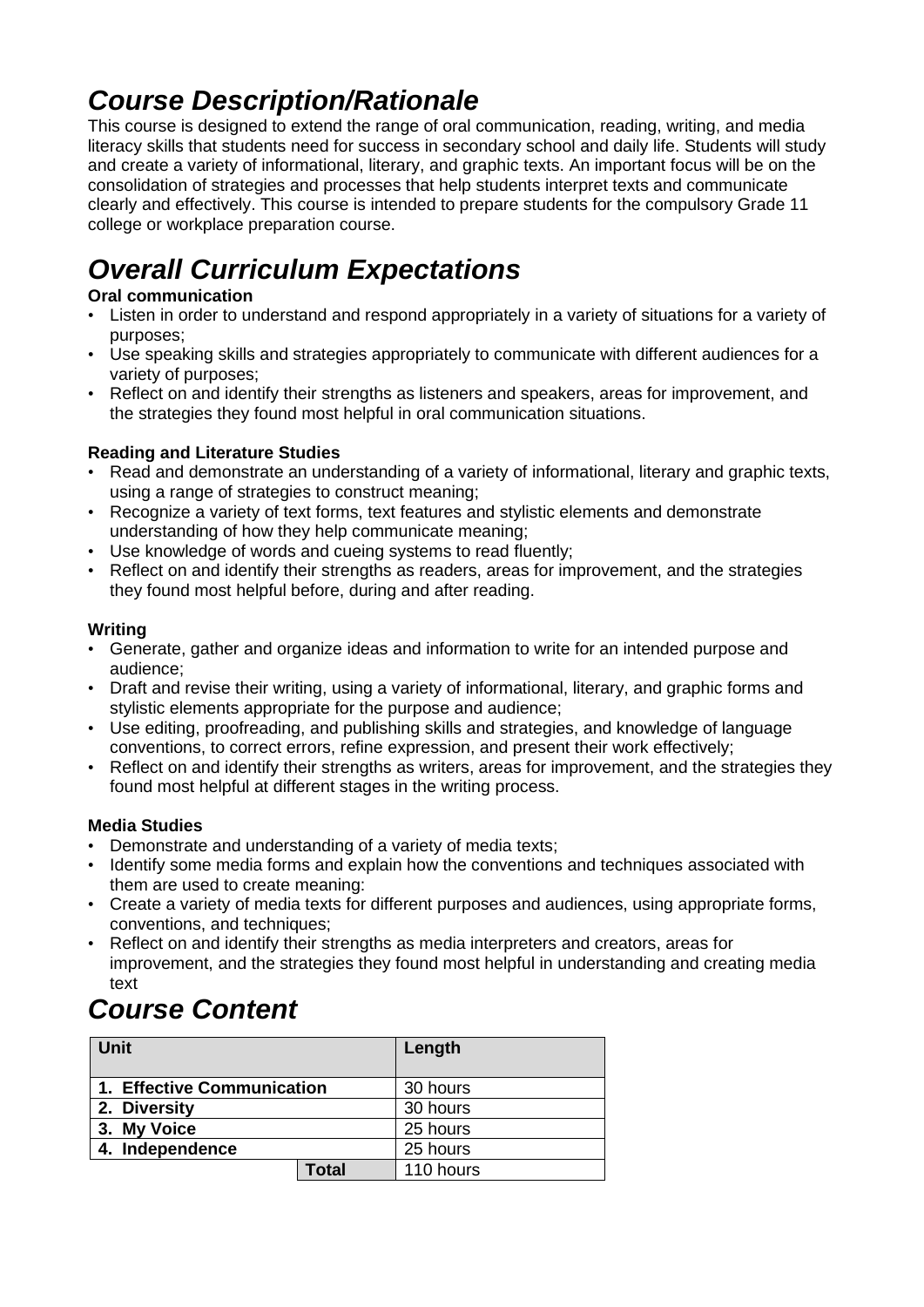## *Unit Descriptions*

#### **Unit 1 – Effective Communication**

Students will develop an understanding of their current skills and some strategies in talking, listening, thinking, reading, viewing, writing, and reflecting through a series of diagnostic activities. Students will identify their strengths and discover how best to further develop or improve their communication skills. Students will then develop their reading, writing, and communication strategies by engaging in a variety of motivational fiction, non-fiction, and authentic texts relevant to their experiences and lives in communities in the north. Students will begin to construct and organize an ongoing portfolio that reflects and extends their learning experiences.

#### **Unit 2 – Diversity**

During this unit students will analyze the world around them and the issues that pertain to inclusion and exclusion by examining it through literacy, media, and stories. Through critical analysis of the novel study, The Absolutely True Story of a Part-Time Indian, students will have the opportunity to explore the impact of exclusion and the power of inclusion by learning how misconceptions and stereotypes lead to hurtful practices. Students will be encouraged to draw upon their lived experiences as appropriate. The skills and tools learned in this unit will give students the ability to become caring, compassionate, and creative individuals in our global community. The power of literature gives students the opportunity to predict solutions to the negative consequences of stereotyping and learn that there is unity in diversity. Students will examine this perspective by reading fiction and non-fiction literature that explores human diversity.

#### **Unit 3 – My Voice**

In this unit students will become increasingly aware of the issues that surround them in their daily lives and in their communities. Students will discover and develop their own unique voice, views and writing skills to create logical, coherent, and persuasive paragraphs. This unit will equip students with the tools they need to present their positions in oral and written format and clarify their own opinions about a variety of issues. This unit addresses students' growing responsibilities and need to establish independent opinions and take participatory roles in society's decisionmaking processes, enabling them to become active members of their communities and in the greater society. Students will continue to contribute to their portfolio.

#### **Unit 4 – Independence**

In this unit, students will be assigned daily independent reading in order to assist them and encourage them to make reading a habit. Students will be given questions to help monitor, comprehend, and reflect on what is being read. Students will also write daily reading responses which will demonstrate their knowledge and understanding, thinking, communication as well as their application of skills and knowledge. Students will also extend their classroom reading habits into their personal lives by selecting texts that can be read outside of the classroom. In a final written examination, students will demonstrate their acquired and honed skills in reading and writing.

## *Teaching/Learning Strategies*

This course is organized into an eight-week series of lessons and activities that are presented to students in remote northern communities via the internet. The eighth week is used for course consolidation, review and the final examination. The teacher and students communicate over the internet through timely activity feedback, emails, messages, video and audio calls. Mentors in the classrooms assume the role of liaison between the teacher and student while also supporting a holistic approach to motivate, engage and support each individual student.

A variety of strategies are used in the online delivery of this course. Some instructional strategies include:

- anticipatory discussion before students read a text to allow them to make connections and preview the text;
- direct instruction on skimming, scanning, self-questioning and vocabulary;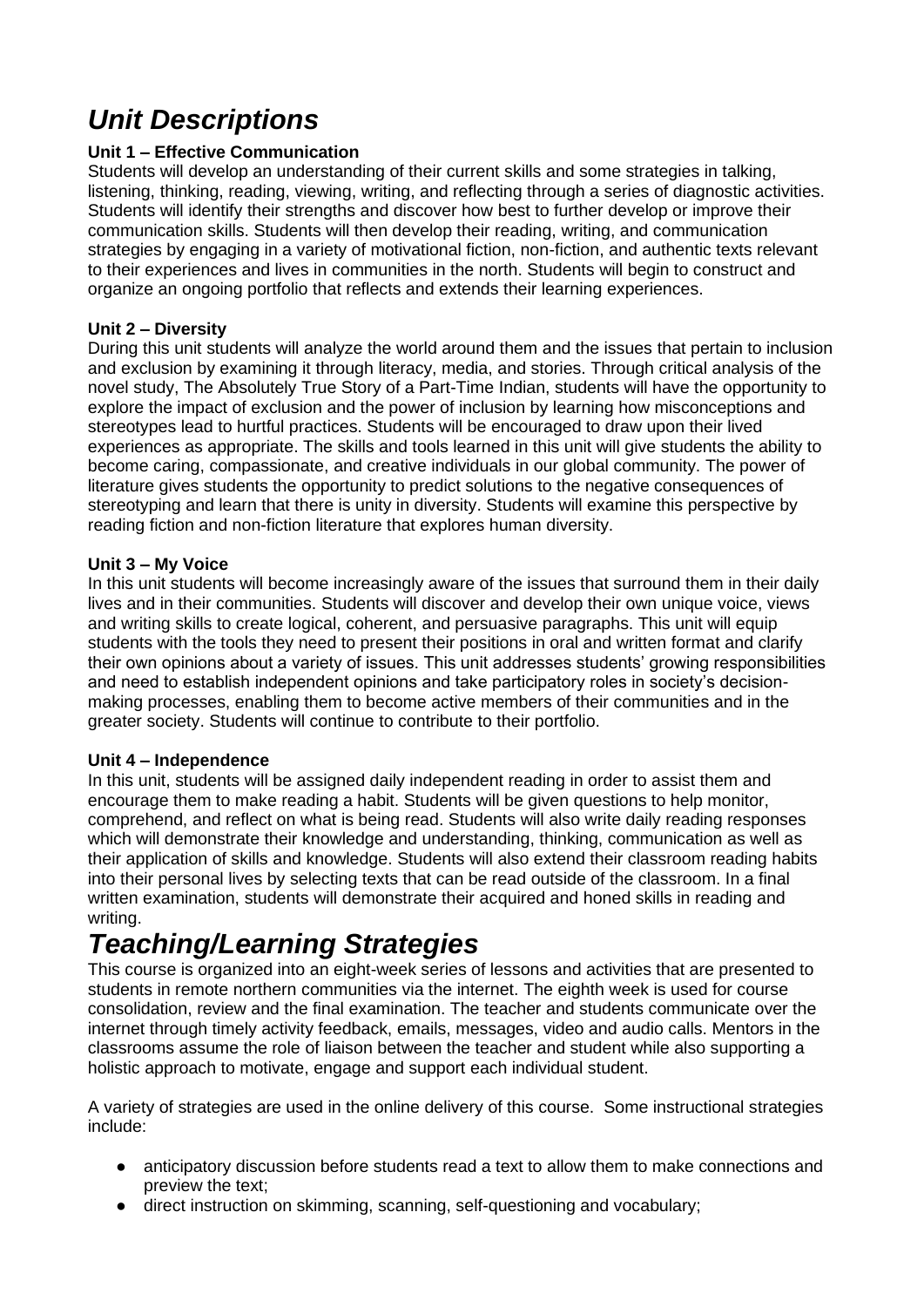- read-alouds and think-alouds that model strategies for predicting, monitoring and comprehension
- clarifying, making inferences, understanding text features and text organization and distinguishing between fact and opinion;
- shared reading and writing;
- experiential learning;
- independent reading, researching and note-making;
- small-group and partner support and interaction during reading, viewing, listening and speaking tasks;
- templates and graphic organizers as tools to understand text and make notes;
- prompts and starter statements to encourage response and reflection;
- highlighting text, using stick-on notes and making margin notes where appropriate;
- scaffolded writing instruction using templates to quide writing;
- use of lists as pre-writing and after reading activities.

Learning goals are discussed at the beginning of each assignment and success criteria is provided to students. The success criteria are used to develop the assessment tools in this course, including rubrics and checklists.

### *Evaluation*

The final grade will be determined as follows (Ontario Ministry of Education, 2010):

- Seventy per cent of the grade will be based on evaluation conducted throughout the course. This portion of the grade should reflect the student's most consistent level of achievement throughout the course, although special consideration should be given to more recent evidence of achievement.
- Thirty per cent of the grade will be based on a final evaluation administered at or towards the end of the course. This evaluation will be based on evidence from one or a combination of the following: an examination, a performance, an essay, and/or another method of evaluation suitable to the course content. The final evaluation allows the student an opportunity to demonstrate comprehensive achievement of the overall expectations for the course (p. 47).

Ontario Ministry of Education. (2010). *Growing success: Assessment, evaluation and reporting in Ontario schools*. Toronto ON: Queen's Printer for Ontario.

| Type of<br><b>Assessment</b> | Category                    | <b>Details</b>                                                                                                                                                                                                                                                           | Weigh<br>ting<br>(%) |
|------------------------------|-----------------------------|--------------------------------------------------------------------------------------------------------------------------------------------------------------------------------------------------------------------------------------------------------------------------|----------------------|
| <b>Term Work</b><br>(70%)    | Knowledge/<br>Understanding | Identify the important ideas and supporting details<br>in both simple and complex texts;<br>Identify several different text features and explain<br>how they help communicate meaning.                                                                                   | 13                   |
|                              | Thinking                    | Analyse texts in terms of the information, ideas,<br>issues, or themes they explore, examining how<br>various aspects of the texts contribute to the<br>presentation or development of these elements;<br>Locate and select information to support ideas for<br>writing. | 19                   |
|                              | Communication               | Identify and use several different active listening<br>strategies;<br>Communicate orally for several different purposes,<br>using language suitable for the intended audience.                                                                                           | 19                   |
|                              | Application                 | Extend understanding of both simple and complex<br>oral texts by making connections between the<br>ideas in them and personal knowledge,                                                                                                                                 | 19                   |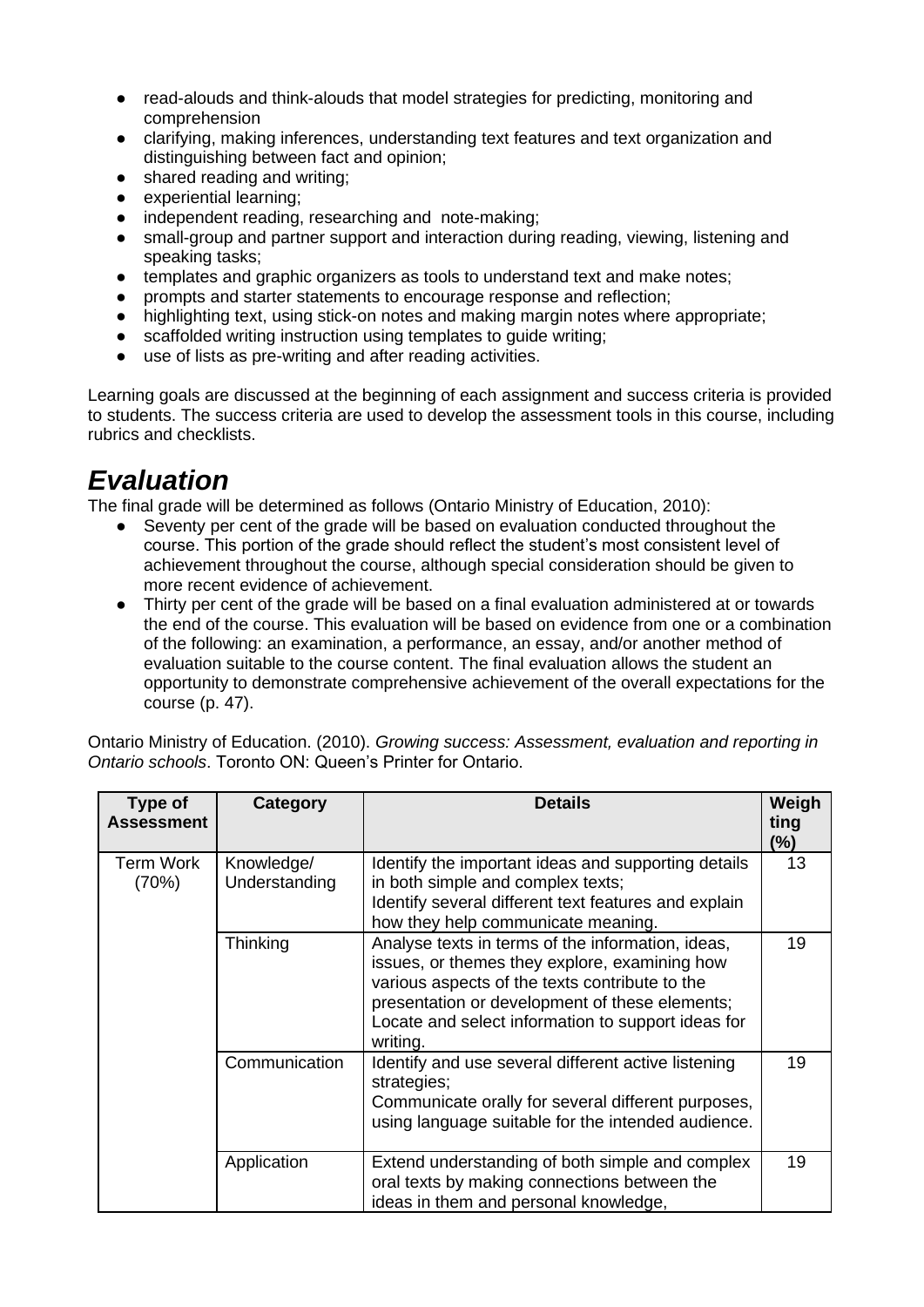| (30%)      |
|------------|
| Evaluation |
| Final      |
|            |

### *Assessment/Evaluation Strategies*

A variety of assessment and evaluation methods, strategies and tools are required as appropriate to the expectation being assessed. These include diagnostic, formative, and summative within the course and within each unit.

Assessment *for* learning and assessment *as* learning is obtained through a variety of means, including the following:

- Ongoing descriptive feedback
- Self-assessment of writing
- Mentor observations
- Practical application of knowledge
- Conversations with student on a regular basis to verbalize observations, ask questions and clarify understanding

Evidence of student achievement (assessment *of* learning) is collected from various sources, including the following:

- Ongoing observations of most consistent work, with consideration given to most recent work
- Conversations with students
- Research projects/reports
- Media presentations
- Unit and activity tests/quizzes
- Culminating activity
- Exam

The Ministry of Education's 2010 document, *Growing Success*, outlines the seven fundamental principles that guide best practice in the assessment and evaluation of students. KiHS teachers use practices that:

- are fair, transparent, and equitable for all students;
- support all students, including those with special education needs, those who are learning the language of instruction (English or French) and those who are First Nation, Métis or Inuit;
- are carefully planned to relate to the curriculum expectations and learning goals and, as much as possible, to the interests, learning styles and preferences, needs and experiences of all students;
- are communicated clearly to students and parents at the beginning of the course and at other points throughout the school year or course;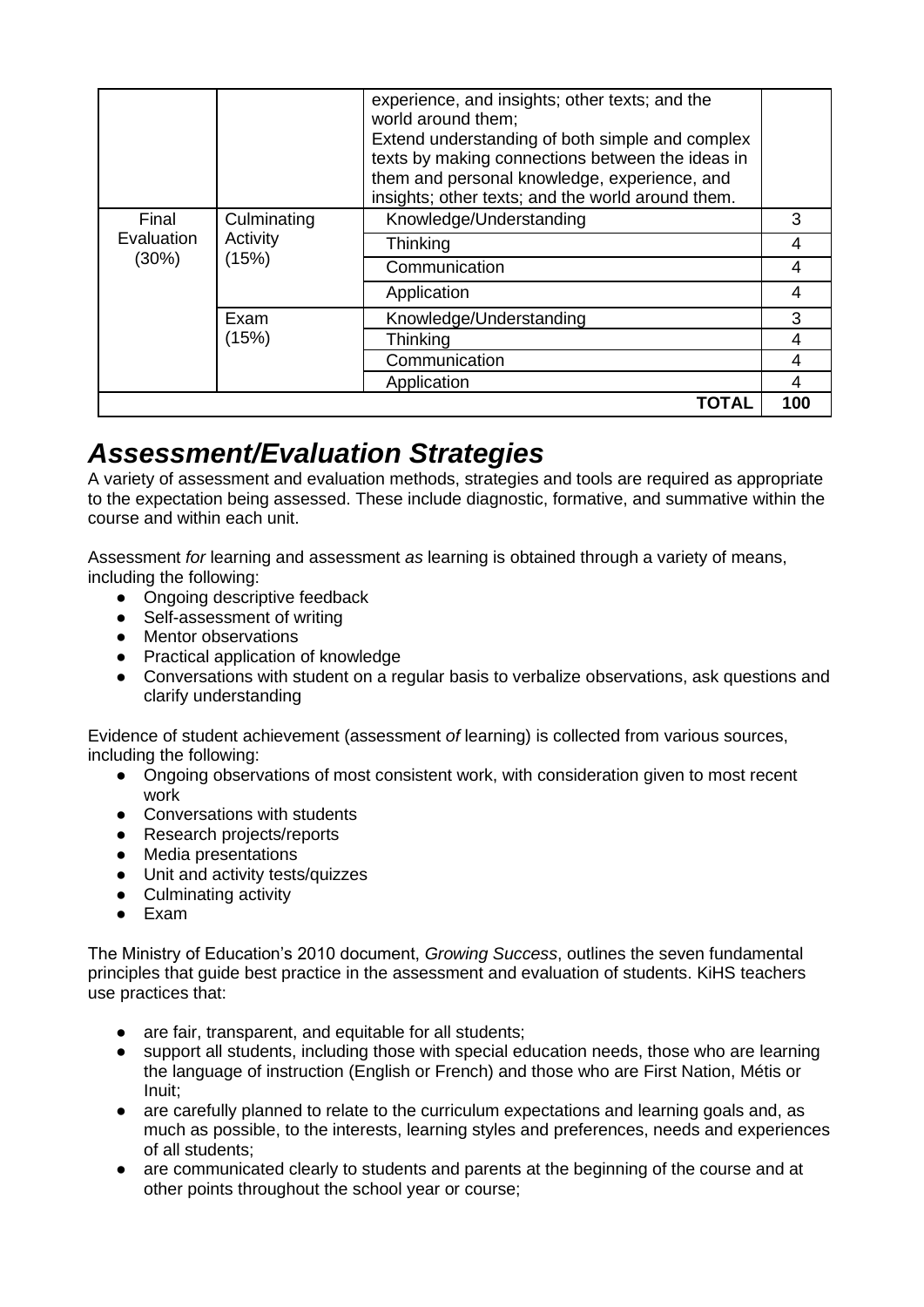- are ongoing, varied in nature and administered over a period of time to provide multiple opportunities for students to demonstrate the full range of their learning;
- provide ongoing descriptive feedback that is clear, specific, meaningful and timely to support improved learning and achievement;
- develop students' self-assessment skills to enable them to assess their own learning, set specific goals and plan next steps for their learning (p.6).

### *Resources*

Kind, T. (1989). *Medicine River.* Viking Canada.

- Ontario Ministry of Education. (n.d.). *Indigenous education strategy.* <http://www.edu.gov.on.ca/eng/aboriginal/>
- Ontario Ministry of Education. (2007). *The Ontario curriculum, grades 9 and 10: English.*  <http://www.edu.gov.on.ca/eng/curriculum/secondary/english910currb.pdf>
- Ontario Ministry of Education. (2010). *Growing success: Assessment, evaluation and reporting in Ontario schools*. Toronto ON: Queen's Printer for Ontario. <http://www.edu.gov.on.ca/eng/policyfunding/growSuccess.pdf>
- Ontario Ministry of Education. (2014). *Achieving excellence: A renewed vision for education in Ontario.* Toronto ON: Queen's Printer for Ontario.
- Ontario Ministry of Education. (2016). *Ontario Schools, Kindergarten to Grade 12: Policy and Program Requirements.* <http://edu.gov.on.ca/eng/document/policy/os/index.html>
- Porter, J. (2015, October 15). *Bad water: Northern Ontario First Nations push for a fix.* CBC. [https://www.cbc.ca/news/canada/thunder-bay/bad-water-northern-ontario-first-nations](https://www.cbc.ca/news/canada/thunder-bay/bad-water-northern-ontario-first-nations-push-for-a-fix-1.3271398)[push-for-a-fix-1.3271398](https://www.cbc.ca/news/canada/thunder-bay/bad-water-northern-ontario-first-nations-push-for-a-fix-1.3271398)
- Toulouse, P.R. (2016). What matters in Indigenous Education: Implementing a vision committed to holism, diversity and engagement. [https://peopleforeducation.ca/wp](https://peopleforeducation.ca/wp-content/uploads/2017/07/MWM-What-Matters-in-Indigenous-Education.pdf)[content/uploads/2017/07/MWM-What-Matters-in-Indigenous-Education.pdf](https://peopleforeducation.ca/wp-content/uploads/2017/07/MWM-What-Matters-in-Indigenous-Education.pdf)

Windspeaker News. (n.d.) Windspeaker.com.<https://www.windspeaker.com/news/>

### *Program Planning*

This course is offered to Indigenous students living in isolated, northern Ontario communities. It is offered by qualified teachers in a blended classroom with a balance of academic, wellness, landbased learning, local language and culture to support the success of the whole student. This course uses the internet for instruction, demonstration and research. It utilizes a student-centered semi-virtual classroom which capitalizes on the strengths of internet program delivery to minimize the disadvantages of geographic remoteness.

Students are presented with 1320 minutes of instruction/activity via the internet over the period of one week. All lessons, assignments, questions and course material is presented in this manner, with approved print materials available as a student resource in each classroom. The student and instructor communicate via the internet, while a classroom mentor (a fully qualified teacher) assists students in completing tasks in a timely manner and provides support as required.

Indigenous and local content is used throughout the course to meet students' learning needs. Opportunities for outdoor activities and land-based learning are also incorporated and students are encouraged to use local knowledge in their products. Considerations are made to the learning preferences of the student population and lessons can be adjusted for individual students as